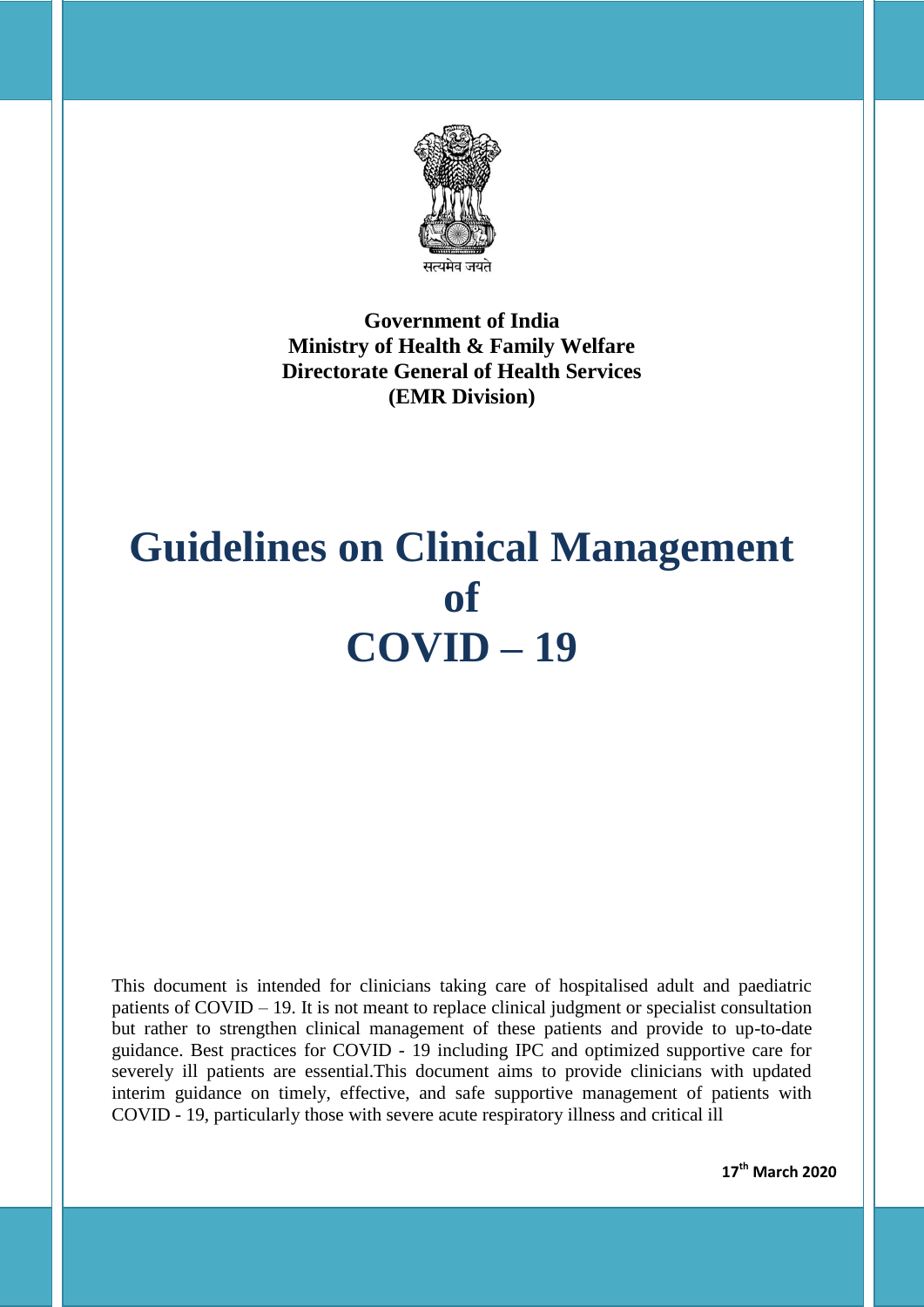## **Triage: Early recognition of patients with COVID - 19**

The purpose of triage is to recognize and sort all patients with COVID - 19 at first point of contact with health care system (such as the emergency department). Consider COVID - 19 as a possible etiology under certain conditions (see Table 1). Triage patients and start emergency treatments based on disease severity.

| <b>SARI</b>                                      | An ARI with history of fever or measured temperature $\geq$ 38 C° and cough;<br>onset within the last ~10 days; and requiring hospitalization.                                                                                                                                                                                                                                                                                                                                                                                                                                                                                                                                                                                                                                                                                                                                                                                                                         |
|--------------------------------------------------|------------------------------------------------------------------------------------------------------------------------------------------------------------------------------------------------------------------------------------------------------------------------------------------------------------------------------------------------------------------------------------------------------------------------------------------------------------------------------------------------------------------------------------------------------------------------------------------------------------------------------------------------------------------------------------------------------------------------------------------------------------------------------------------------------------------------------------------------------------------------------------------------------------------------------------------------------------------------|
| <b>Surveillance case</b><br>definitions for SARI | 1. SARI in a person, with history of fever and cough requiring admission<br>to hospital, with no other etiology that fully explains the clinical<br>presentation <sup>1</sup> (clinicians should also be alert to the possibility of atypical<br>presentations in patients who are immune-compromised);<br>AND any of the following:<br>a) A history of international travel in 14 days prior to symptom<br>onset; or<br>b) the disease occurs in a health care worker who has been<br>working in an environment where patients with severe acute<br>respiratory infections are being cared for, without regard to<br>place of residence or history of travel; or<br>c) the person develops an unusual or unexpected clinical course,<br>especially sudden deterioration despite appropriate treatment,<br>without regard to place of residence or history of travel, even if<br>another etiology has been identified that fully explains the<br>clinical presentation |
|                                                  | A person with acute respiratory illness of any degree of severity who,<br>2.<br>within 14 days before onset of illness, had any of the following<br>exposures:<br>a) close physical contact <sup>2</sup> with a confirmed case of COVID - 19<br>infection, while that patient was symptomatic; or<br>a healthcare facility in a country where hospital-associated<br>b)<br>COVID - 19 infections have been reported;                                                                                                                                                                                                                                                                                                                                                                                                                                                                                                                                                   |

| Table 1: Definitions of patients with COVID - 19 |  |  |
|--------------------------------------------------|--|--|
|--------------------------------------------------|--|--|

**\* see https://mohfw.gov.in/media/disease-alerts for latest case definition**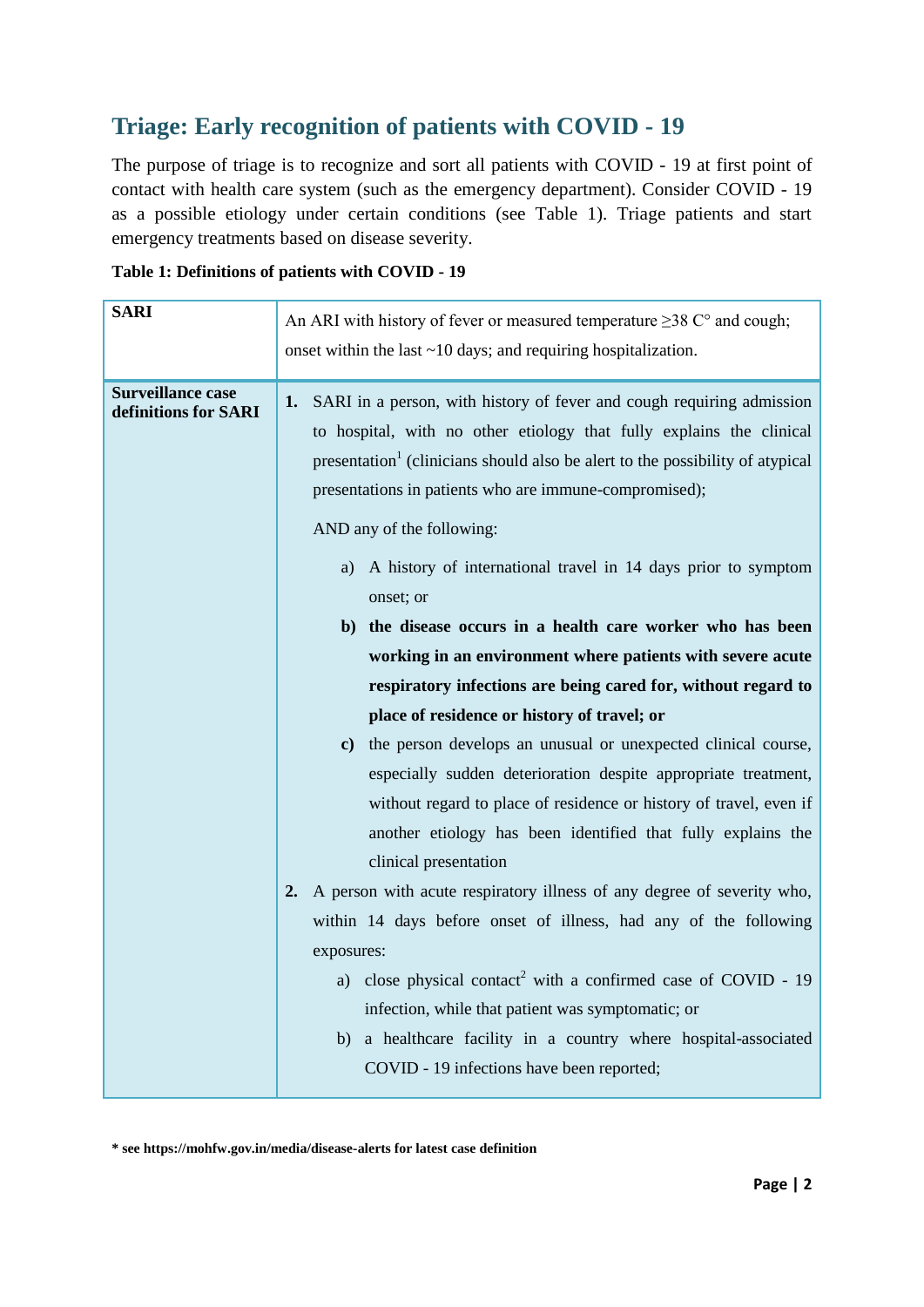1- Testing should be according to local guidance for management of community-acquired pneumonia. Examples of other etiologies include Streptococcus pneumoniae, Haemophilus influenza type B, Legionella pneumophila, other recognized primary bacterial pneumonias, influenza viruses, and respiratory syncytial virus.

#### **2- CLOSE CONTACT IS DEFINED AS:**

- Health care associated exposure, including providing direct care for COVID 19 patients, working with health care workers infected with COVID – 19**,** visiting patients or staying in the same close environment of a COVID - 19 patients.
- Working together in close proximity or sharing the same classroom environment with a COVID - 19 patient
- Travelling together with COVID 19 patient in any kind of conveyance.
- Living in the same household as a COVID 19 patients.

The epidemiological link may have occurred within a 14-day period before or after the onset of illness in the case under consideration

COVID–19 may present with mild, moderate, or severe illness; the latter includes severe pneumonia, ARDS, sepsis and septic shock. Early recognition of suspected patients allows for timely initiation of IPC (see Table 2). Early identification of those with severe manifestations (see Table 2) allows for immediate optimized supportive care treatments and safe, rapid admission (or referral) to intensive care unit according to national protocols. For those with mild illness, hospitalization may not be required unless there is concern for rapid deterioration. All patients discharged for home should be instructed to return to hospital if they develop any worsening of illness.

| Table 2: Clinical syndromes associated with COVID - 19 infection |  |  |
|------------------------------------------------------------------|--|--|
|------------------------------------------------------------------|--|--|

| <b>Uncomplicated</b><br>illness | Patients with uncomplicated upper respiratory tract viral infection, may have<br>non-specific symptoms such as fever, cough, sore throat, nasal congestion,<br>malaise, headache. The elderly and immunosuppressed may present with<br>atypical symptoms. These patients do not have any signs of dehydration,<br>sepsis or shortness of breath. |
|---------------------------------|--------------------------------------------------------------------------------------------------------------------------------------------------------------------------------------------------------------------------------------------------------------------------------------------------------------------------------------------------|
| <b>Mild</b><br>pneumonia        | Patient with pneumonia and no signs of severe pneumonia.<br>Child with non-severe pneumonia has cough or difficulty in breathing/ fast<br>breathing: (fast breathing - in breaths/min): <2 months, $\geq 60$ ; 2–11 months, $\geq 50$ ; 1–                                                                                                       |
|                                 | 5 years, $\geq 40$ and no signs of severe pneumonia                                                                                                                                                                                                                                                                                              |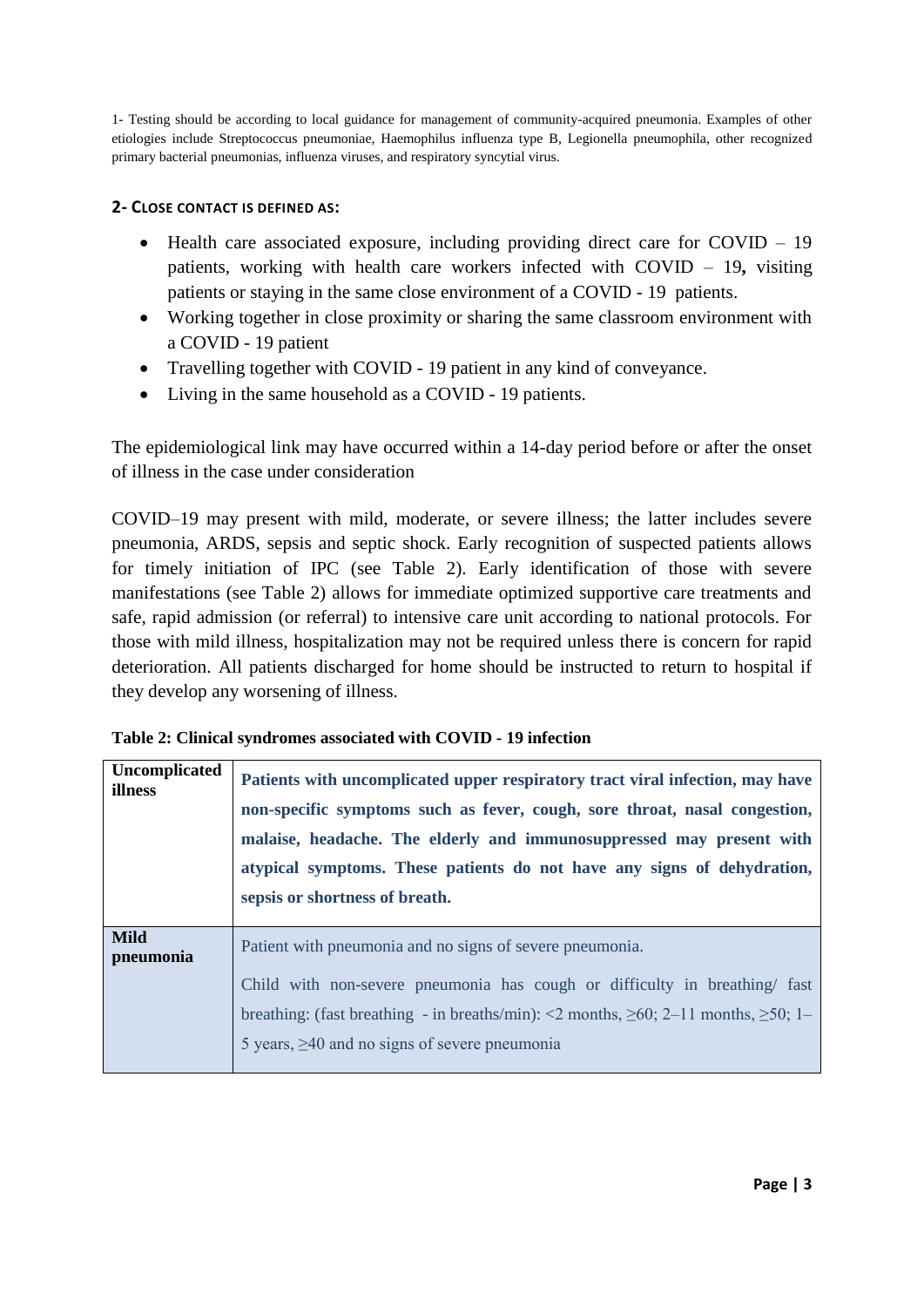| <b>Severe</b><br>pneumonia                                               | Adolescent or adult: fever or suspected respiratory infection, plus one of the<br>following; respiratory rate > 30 breaths/min, severe respiratory distress, SpO2<br><90% on room air<br>Child with cough or difficulty in breathing, plus at least one of the following:<br>central cyanosis or $SpO2 \le 90\%$ ; severe respiratory distress (e.g. grunting, chest in-<br>drawing); signs of pneumonia with any of the following danger signs: inability to<br>breastfeed or drink, lethargy or unconsciousness, or convulsions. Other signs of<br>pneumonia may be present: chest indrawing, fast breathing (in breaths/min): $\langle 2 \rangle$<br>months $\geq 60$ ; 2-11 months $\geq 50$ ; 1-5 years $\geq 40$ . The diagnosis is clinical; chest<br>imaging can exclude complications.                                                                                                                                                                                                                                                                                                                                                                                                                                                                                                                                                                                                                                                                                        |
|--------------------------------------------------------------------------|----------------------------------------------------------------------------------------------------------------------------------------------------------------------------------------------------------------------------------------------------------------------------------------------------------------------------------------------------------------------------------------------------------------------------------------------------------------------------------------------------------------------------------------------------------------------------------------------------------------------------------------------------------------------------------------------------------------------------------------------------------------------------------------------------------------------------------------------------------------------------------------------------------------------------------------------------------------------------------------------------------------------------------------------------------------------------------------------------------------------------------------------------------------------------------------------------------------------------------------------------------------------------------------------------------------------------------------------------------------------------------------------------------------------------------------------------------------------------------------|
| <b>Acute</b><br><b>Respiratory</b><br><b>Distress</b><br><b>Syndrome</b> | <b>Onset:</b> new or worsening respiratory symptoms within one week of known clinical<br>insult.<br>Chest imaging (radiograph, CT scan, or lung ultrasound): bilateral opacities,<br>not fully explained by effusions, lobar or lung collapse, or nodules.<br><b>Origin of oedema:</b> respiratory failure not fully explained by cardiac failure or fluid<br>overload. Need objective assessment (e.g. echocardiography) to exclude<br>hydrostatic cause of oedema if no risk factor present.<br><b>Oxygenation</b> (adults):<br>Mild ARDS: 200 mmHg < $PaO2/FiO2 \leq 300$ mmHg (with PEEP or CPAP $\geq 5$<br>$\bullet$<br>cm $H_2O$ , or non-ventilated)<br>Moderate ARDS: 100 mmHg < PaO2/FiO2 $\leq$ 200 mmHg with PEEP $\geq$ 5 cm<br>$H_2O$ , or non-ventilated)<br>Severe ARDS: PaO2/FiO2 $\leq$ 100 mmHg with PEEP $\geq$ 5 cm H2O, or non-<br>ventilated)<br>When PaO <sub>2</sub> is not available, $SpO_2/FiO_2 \le 315$ suggests ARDS (including in<br>non-ventilated patients)<br>Oxygenation (children; note $OI = Oxygenation$ Index and $OSI = Oxygenation$<br>Index using $SpO2$ )<br>Bilevel NIV or CPAP $\geq$ 5 cm H2O via full face mask: PaO <sub>2</sub> /FiO <sub>2</sub> $\leq$ 300 mmHg<br>or $SpO_2/FiO_2 \leq 264$<br>Mild ARDS (invasively ventilated): $4 \leq OI < 8$ or $5 \leq OSI < 7.5$<br>Moderate ARDS (invasively ventilated): $8 \leq OI < 16$ or $7.5 \leq OSI < 12.3$<br>Severe ARDS (invasively ventilated): $OI \ge 16$ or $OSI \ge 12.3$ |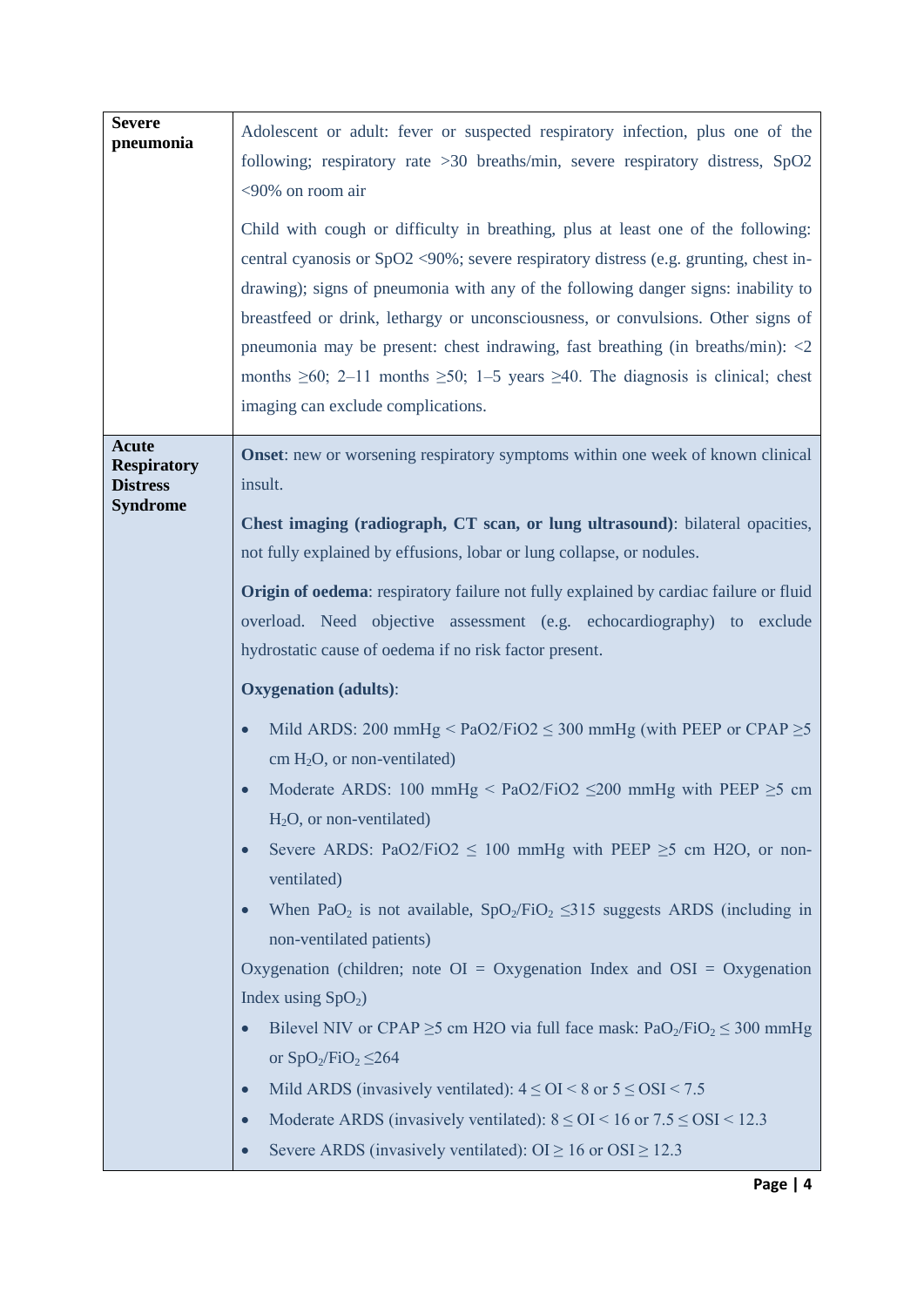| <b>Sepsis</b>          | <b>Adults:</b> life-threatening organ dysfunction caused by a dysregulated host response<br>to suspected or proven infection, with organ dysfunction. Signs of organ<br>dysfunction include: altered mental status, difficult or fast breathing, low oxygen                                                                                                                                                                                                                                                                                                                                                                                                                                |
|------------------------|--------------------------------------------------------------------------------------------------------------------------------------------------------------------------------------------------------------------------------------------------------------------------------------------------------------------------------------------------------------------------------------------------------------------------------------------------------------------------------------------------------------------------------------------------------------------------------------------------------------------------------------------------------------------------------------------|
|                        | saturation, reduced urine output, fast heart rate, weak pulse, cold extremities or low<br>blood pressure, skin mottling, or laboratory evidence of coagulopathy,<br>thrombocytopenia, acidosis, high lactate or hyperbilirubinemia.<br><b>Children</b> : suspected or proven infection and $\geq 2$ SIRS criteria, of which one must<br>be abnormal temperature or white blood cell count                                                                                                                                                                                                                                                                                                  |
| <b>Septic</b><br>shock | persisting hypotension despite volume resuscitation, requiring<br><b>Adults:</b><br>vasopressors to maintain MAP $\geq$ 65 mmHg and serum lactate level < 2 mmol/L<br><b>Children:</b> any hypotension (SBP $\lt$ 5th centile or $>$ 2 SD below normal for age) or<br>2-3 of the following: altered mental state; bradycardia or tachycardia (HR <90 bpm<br>or >160 bpm in infants and HR $\langle 70 \text{ bpm} \text{ or } 150 \text{ bpm} \text{ in } 100 \rangle$ ; prolonged<br>capillary refill $(>2 \text{ sec})$ or warm vasodilation with bounding pulses; tachypnea;<br>mottled skin or petechial or purpuric rash; increased lactate; oliguria; hyperthermia<br>or hypothermia |

# **A. Immediate implementation of appropriate IPC measures**

IPC is a critical and integral part of clinical management of patients and should be initiated at the point of entry of the patient to hospital (typically the Emergency Department). Standard precautions should always be routinely applied in all areas of health care facilities. Standard precautions include hand hygiene; use of PPE to avoid direct contact with patients' blood, body fluids, secretions (including respiratory secretions) and non-intact skin. Standard precautions also include prevention of needle-stick or sharps injury; safe waste management; cleaning and disinfection of equipment; and cleaning of the environment.

#### **Table 3: How to implement infection prevention and control measures for patients with suspected or confirmed COVID - 19 infection**

| At triage | Give suspect patient a triple layer surgical mask and direct patient to separate<br>$\bullet$ |
|-----------|-----------------------------------------------------------------------------------------------|
|           | area, an isolation room if available. Keep at least 1 meter distance between                  |
|           | suspected patients and other patients. Instruct all patients to cover nose and                |
|           | mouth during coughing or sneezing with tissue or flexed elbow for others.                     |
|           | Perform hand hygiene after contact with respiratory secretions                                |
|           |                                                                                               |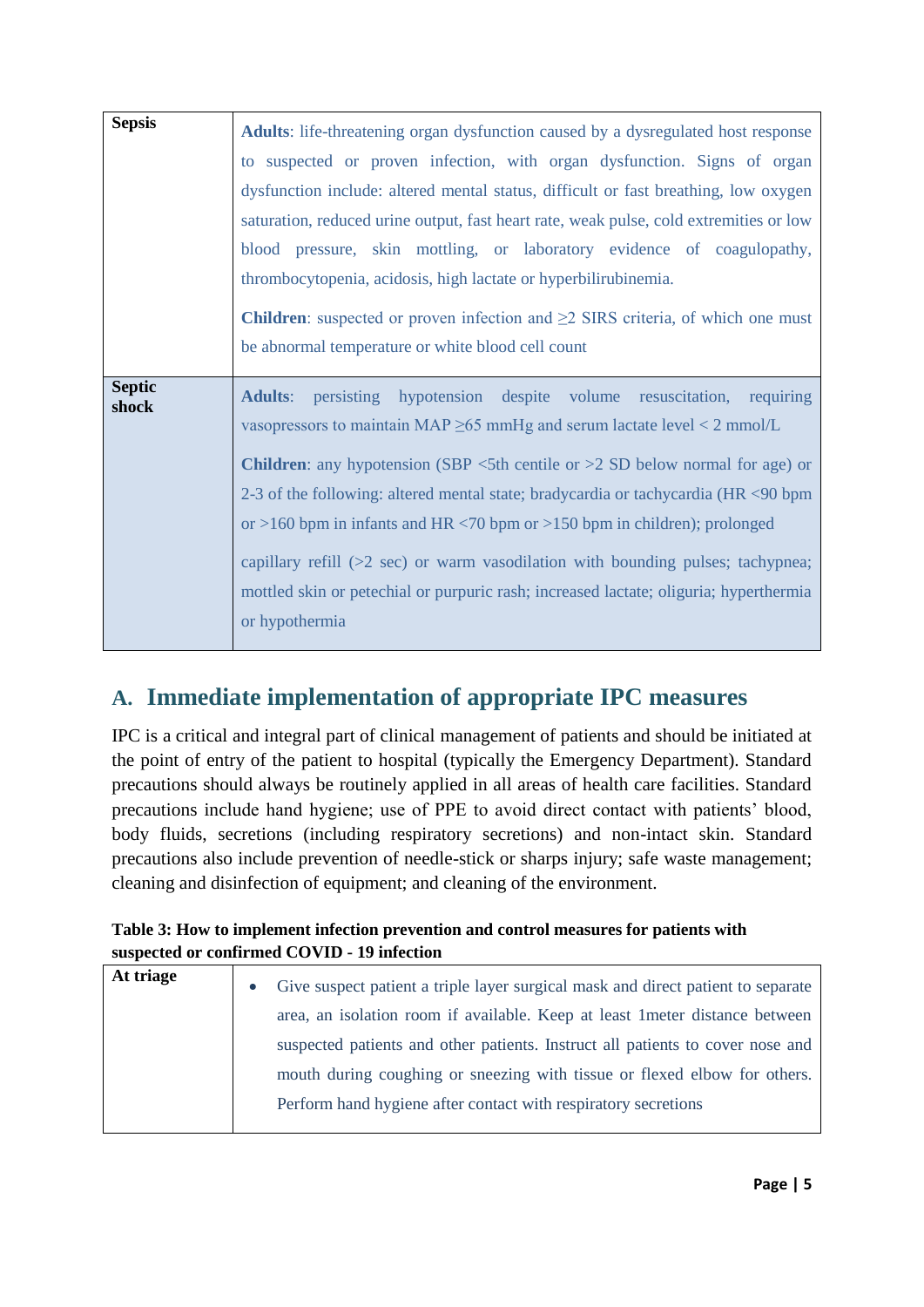| <b>Apply droplet</b><br>precautions                                                                 | Droplet precautions prevent large droplet transmission of respiratory viruses.<br>Use a triple layer surgical mask if working within 1-2 metres of the patient.<br>Place patients in single rooms, or group together those with the same<br>etiological diagnosis. If an etiological diagnosis is not possible, group patients<br>with similar clinical diagnosis and based on epidemiological risk factors, with<br>a spatial separation. When providing care in close contact with a patient with<br>respiratory symptoms (e.g. coughing or sneezing), use eye protection (face-<br>mask or goggles), because sprays of secretions may occur. Limit patient<br>movement within the institution and ensure that patients wear triple layer<br>surgical masks when outside their rooms                                                                                                                                                         |
|-----------------------------------------------------------------------------------------------------|------------------------------------------------------------------------------------------------------------------------------------------------------------------------------------------------------------------------------------------------------------------------------------------------------------------------------------------------------------------------------------------------------------------------------------------------------------------------------------------------------------------------------------------------------------------------------------------------------------------------------------------------------------------------------------------------------------------------------------------------------------------------------------------------------------------------------------------------------------------------------------------------------------------------------------------------|
| <b>Apply contact</b><br>precautions                                                                 | Droplet and contact precautions prevent direct or indirect transmission from<br>contact with contaminated surfaces or equipment (i.e. contact with<br>contaminated oxygen tubing/interfaces). Use PPE (triple layer surgical mask,<br>eye protection, gloves and gown) when entering room and remove PPE when<br>leaving. If possible, use either disposable or dedicated equipment (e.g.<br>stethoscopes, blood pressure cuffs and thermometers). If equipment needs to<br>be shared among patients, clean and disinfect between each patient use.<br>Ensure that health care workers refrain from touching their eyes, nose, and<br>mouth with potentially contaminated gloved or ungloved hands. Avoid<br>contaminating environmental surfaces that are not directly related to patient<br>care (e.g. door handles and light switches). Ensure adequate room ventilation.<br>Avoid movement of patients or transport. Perform hand hygiene. |
| <b>Apply airborne</b><br>precautions<br>when<br>performing an<br>aerosol<br>generating<br>procedure | Ensure that healthcare workers performing aerosol-generating procedures (i.e.<br>respiratory<br>intubation,<br>suctioning<br>of<br>tract,<br>bronchoscopy,<br>open<br>cardiopulmonary resuscitation) use PPE, including gloves, long-sleeved<br>gowns, eye protection, and fit-tested particulate respirators (N95). (The<br>scheduled fit test should not be confused with user seal check before each<br>use.) Whenever possible, use adequately ventilated single rooms when<br>performing aerosol-generating procedures, meaning negative pressure rooms<br>with minimum of 12 air changes per hour or at least 160 litres/second/patient<br>in facilities with natural ventilation. Avoid the presence of unnecessary<br>individuals in the room. Care for the patient in the same type of room after<br>mechanical ventilation commences                                                                                                 |

Abbreviations: ARI, acute respiratory infection; PPE, personal protective equipment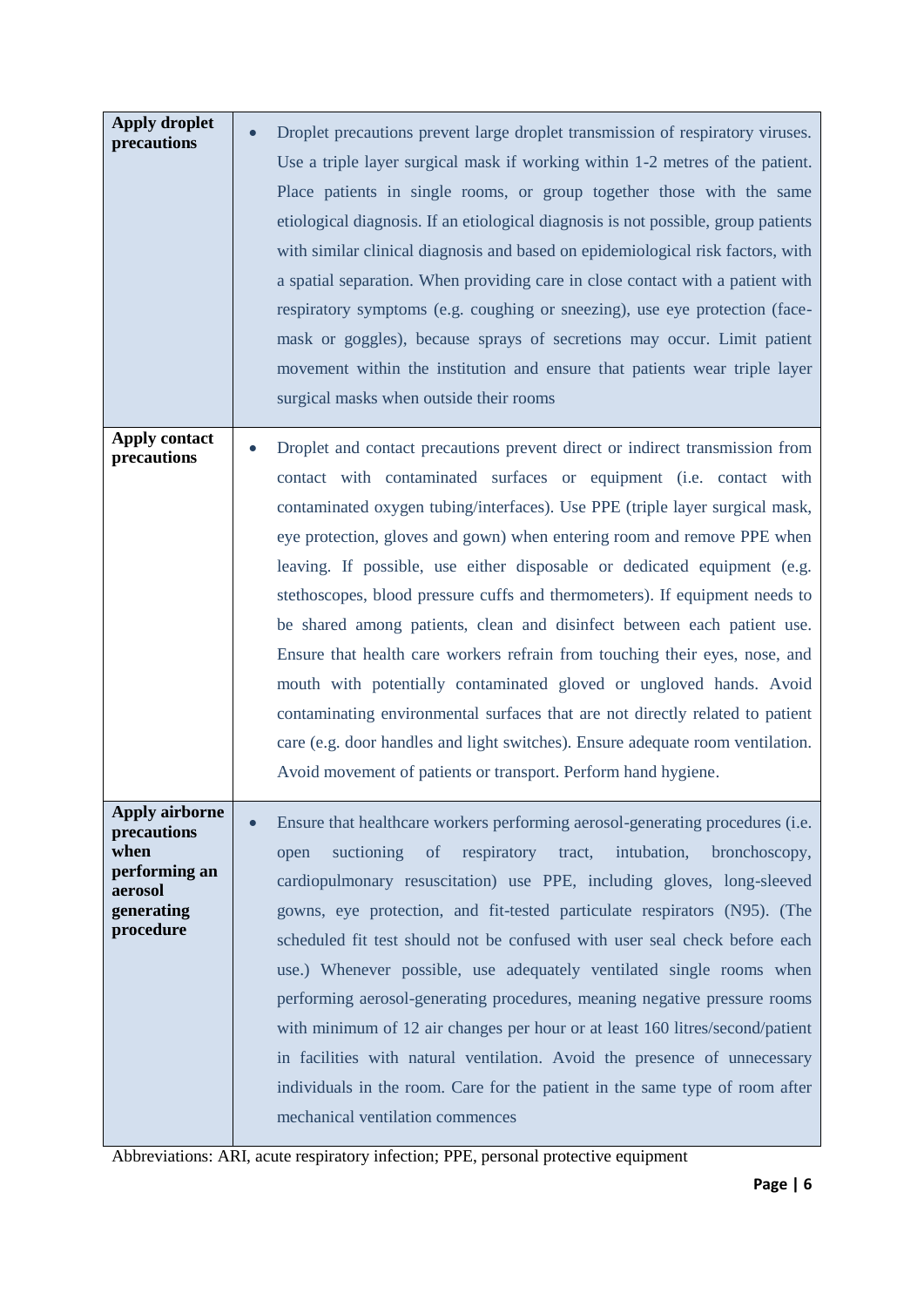## **B. Early supportive therapy and monitoring**

- a. Give supplemental oxygen therapy immediately to patients with SARI and respiratory distress, hypoxaemia, or shock: Initiate oxygen therapy at 5 L/min and titrate flow rates to reach target SpO<sub>2</sub> ≥90% in non-pregnant adults and SpO<sub>2</sub> ≥92-95 % in pregnant patients. Children with emergency signs (obstructed or absent breathing, severe respiratory distress, central cyanosis, shock, coma or convulsions) should receive oxygen therapy during resuscitation to target  $SpO<sub>2</sub> \ge 94\%$ ; otherwise, the target  $SpO<sub>2</sub>$  is  $\ge 90\%$ . All areas where patients with SARI are cared for should be equipped with pulse oximeters, functioning oxygen systems and disposable, single-use, oxygen-delivering interfaces (nasal cannula, simple face mask, and mask with reservoir bag). Use contact precautions when handling contaminated oxygen interfaces of patients with COVID – 19.
- b. Use conservative fluid management in patients with SARI when there is no evidence of shock: Patients with SARI should be treated cautiously with intravenous fluids, because aggressive fluid resuscitation may worsen oxygenation, especially in settings where there is limited availability of mechanical ventilation.
- c. Give empiric antimicrobials to treat all likely pathogens causing SARI. Give antimicrobials within one hour of initial patient assessment for patients with sepsis: Although the patient may be suspected to have COVID - 19, Administer appropriate empiric antimicrobials within ONE hour of identification of sepsis. Empirical antibiotic treatment should be based on the clinical diagnosis (community-acquired pneumonia, health care-associated pneumonia [if infection was acquired in healthcare setting], or sepsis), local epidemiology and susceptibility data, and treatment guidelines. Empirical therapy includes a neuraminidase inhibitor for treatment of influenza when there is local circulation or other risk factors, including travel history or exposure to animal influenza viruses. Empirical therapy should be de-escalated on the basis of microbiology results and clinical judgment
- d. Do not routinely give systemic corticosteroids for treatment of viral pneumonia or ARDS outside of clinical trials unless they are indicated for another reason: A systematic review of observational studies of corticosteroids administered to patients with SARS reported no survival benefit and possible harms (avascular necrosis, psychosis, diabetes, and delayed viral clearance). A systematic review of observational studies in influenza found a higher risk of mortality and secondary infections with corticosteroids; the evidence was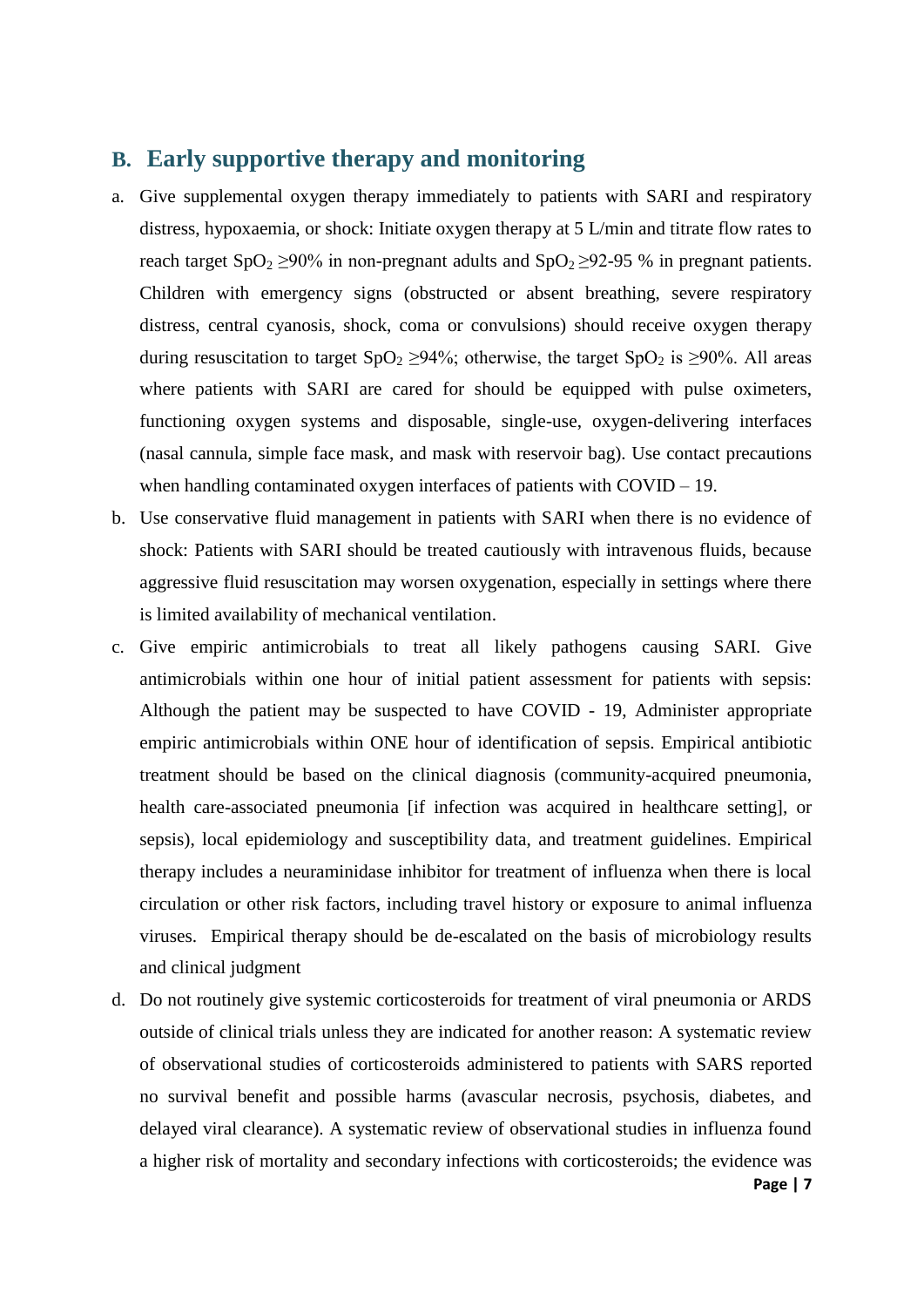judged as very low to low quality due to confounding by indication. A subsequent study that addressed this limitation by adjusting for time-varying confounders found no effect on mortality. Finally, a recent study of patients receiving corticosteroids for MERS used a similar statistical approach and found no effect of corticosteroids on mortality but delayed lower respiratory tract (LRT) clearance of MERS-CoV. Given lack of effectiveness and possible harm, routine corticosteroids should be avoided unless they are indicated for another reason. See section F for the use of corticosteroids in sepsis.

- e. Closely monitor patients with SARI for signs of clinical deterioration, such as rapidly progressive respiratory failure and sepsis, and apply supportive care interventions immediately: Application of timely, effective, and safe supportive therapies is the cornerstone of therapy for patients that develop severe manifestations of COVID – 19.
- f. Understand the patient's co-morbid condition(s) to tailor the management of critical illness and appreciate the prognosis: During intensive care management of SARI, determine which chronic therapies should be continued and which therapies should be stopped temporarily.
- g. Communicate early with patient and family: Communicate pro-actively with patients and families and provide support and prognostic information. Understand the patient's values and preferences regarding life-sustaining interventions.

### **C. Collection of specimens for laboratory diagnosis**

Guidance on specimen collection, processing, transportation, including related biosafety procedures, is available on **<https://mohfw.gov.in/media/disease-alerts>**

#### **Points to remember**

- Collect blood cultures for bacteria that cause pneumonia and sepsis, ideally before antimicrobial therapy. DO NOT delay antimicrobial therapy to collect blood cultures
- Collect specimens of nasopharyngeal and oro pharyngeal swab for RT PCR. Clinicians may also collect LRT (Lower Respiratory Tract) samples when these are readily available (for example, in mechanically ventilated patients).
- Use appropriate PPE for specimen collection (droplet and contact precautions for URT specimens; airborne precautions for LRT specimens). When collecting URT samples, use viral swabs (sterile Dacron or rayon, not cotton) and viral transport media. Do not sample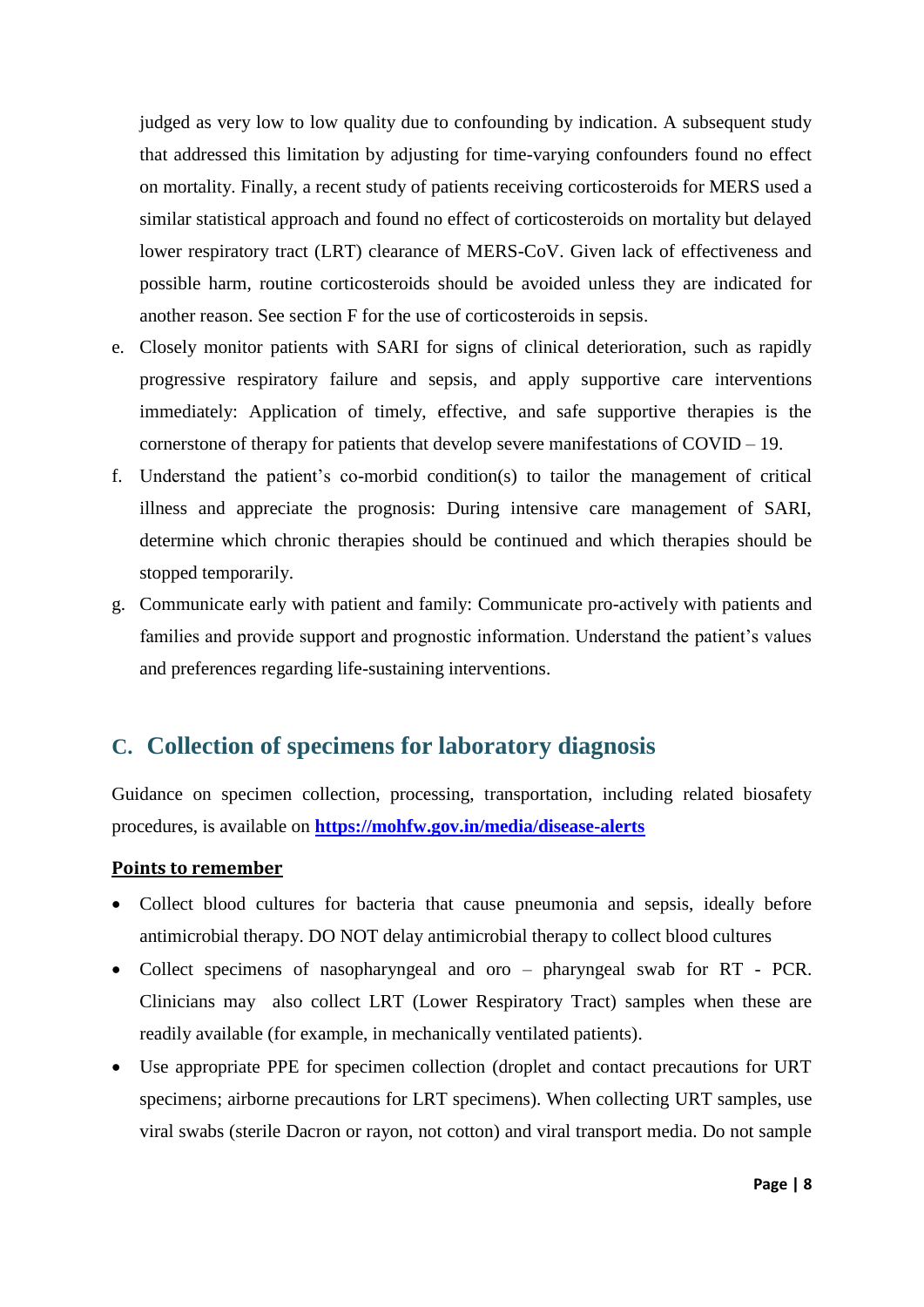the nostrils or tonsils. In a patient with suspected COVID - 19, especially with pneumonia or severe illness, a single URT sample does not exclude the diagnosis, and additional URT and LRT samples are recommended. Sputum induction should be avoided due to increased risk of increasing aerosol transmission.

- Dual infections with other respiratory viral infections have been found in SARS and MERS cases. At this stage we need detailed microbiologic studies in all suspected COVID - 19 cases. Both URT and LRT specimens can be tested for other respiratory viruses, such as influenza A and B (including zoonotic influenza A), respiratory syncytial virus, parainfluenza viruses, rhinoviruses, adenoviruses, enteroviruses (e.g. EVD68), human metapneumovirus, and endemic human coronaviruses (i.e. HKU1, OC43, NL63, and 229E). LRT specimens can also be tested for bacterial pathogens, including *Legionella pneumophila*.
- In hospitalized patients with confirmed COVID 19 infection, repeat URT samples should be collected to demonstrate viral clearance. The frequency of specimen collection will depend on local circumstances but should be done at least every 2 to 4 days until there are two consecutive negative results (of URT samples) in a clinically recovered patient at least 24 hours apart.

## **D. Management of hypoxemic respiratory failure and ARDS**

- Recognize severe hypoxemic respiratory failure when a patient with respiratory distress is failing standard oxygen therapy. Patients may continue to have increased work of breathing or hypoxemia even when oxygen is delivered via a face mask with reservoir bag (flow rates of 10-15 L/min, which is typically the minimum flow required to maintain bag inflation; FiO<sub>2</sub> 0.60-0.95). Hypoxemic respiratory failure in ARDS commonly results from intrapulmonary ventilation-perfusion mismatch or shunt and usually requires mechanical ventilation.
- High flow nasal catheter oxygenation or non invasive mechanical ventilation: When respiratory distress and/or hypoxemia of the patient cannot be alleviated after receiving standard oxygen therapy, high – flow nasal cannula oxygen therapy or non – invasive ventilation can be considered. If conditions do not improve or even get worse within a short time  $(1 - 2$  hours), tracheal intubation and invasive mechanical ventilation should be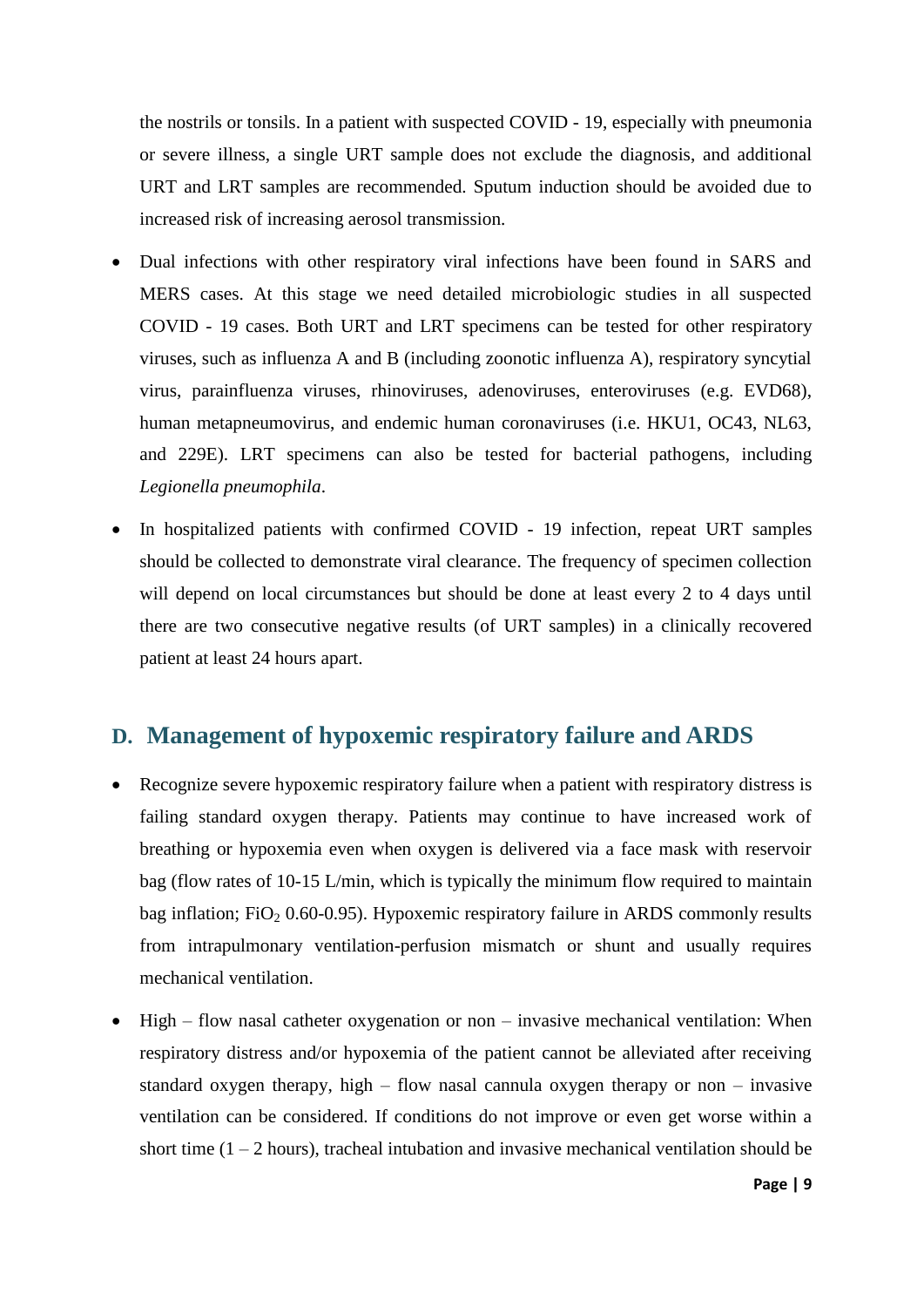used in a timely manner. Compared to standard oxygen therapy, HFNO reduces the need for intubation. Patients with hypercapnia (exacerbation of obstructive lung disease, cardiogenic pulmonary oedema), hemodynamic instability, multi-organ failure, or abnormal mental status should generally not receive HFNO, although emerging data suggest that HFNO may be safe in patients with mild-moderate and non-worsening hypercapnia<sup>25</sup>. Patients receiving HFNO should be in a monitored setting and cared for by experienced personnel capable of endotracheal intubation in case the patient acutely deteriorates or does not improve after a short trial (about 1 hr).

- NIV guidelines make no recommendation on use in hypoxemic respiratory failure (apart from cardiogenic pulmonary oedema and post-operative respiratory failure) or pandemic viral illness (referring to studies of SARS and pandemic influenza). Risks include delayed intubation, large tidal volumes, and injurious transpulmonary pressures. Limited data suggest a high failure rate when MERS patients received NIV. Patients receiving a trial of NIV should be in a monitored setting and cared for by experienced personnel capable of endotracheal intubation in case the patient acutely deteriorates or does not improve after a short trial (about 1 hr). Patients with hemodynamic instability, multiorgan failure, or abnormal mental status should not receive NIV.
- Recent publications suggest that newer HFNO and NIV systems with good interface fitting do not create widespread dispersion of exhaled air and therefore should be associated with low risk of airborne transmission.
- Endotracheal intubation should be performed by a trained and experienced provider using airborne precautions. Patients with ARDS, especially young children or those who are obese or pregnant, may de-saturate quickly during intubation. Pre-oxygenate with 100%  $FiO<sub>2</sub>$  for 5 minutes, via a face mask with reservoir bag, bag-valve mask, HFNO, or NIV. Rapid sequence intubation is appropriate after an airway assessment that identifies no signs of difficult intubation.
- **Page | 10** Implement mechanical ventilation using lower tidal volumes (4–8 ml/kg predicted body weight, PBW) and lower inspiratory pressures (plateau pressure  $\langle 30 \text{ cm} H_2O \rangle$ ). This is a strong recommendation from a clinical guideline for patients with ARDS, and is suggested for patients with sepsis-induced respiratory failure. The initial tidal volume is 6 ml/kg PBW; tidal volume up to 8 ml/kg PBW is allowed if undesirable side effects occur (e.g. dyssynchrony,  $pH \le 7.15$ ). Hypercapnia is permitted if meeting the pH goal of 7.30-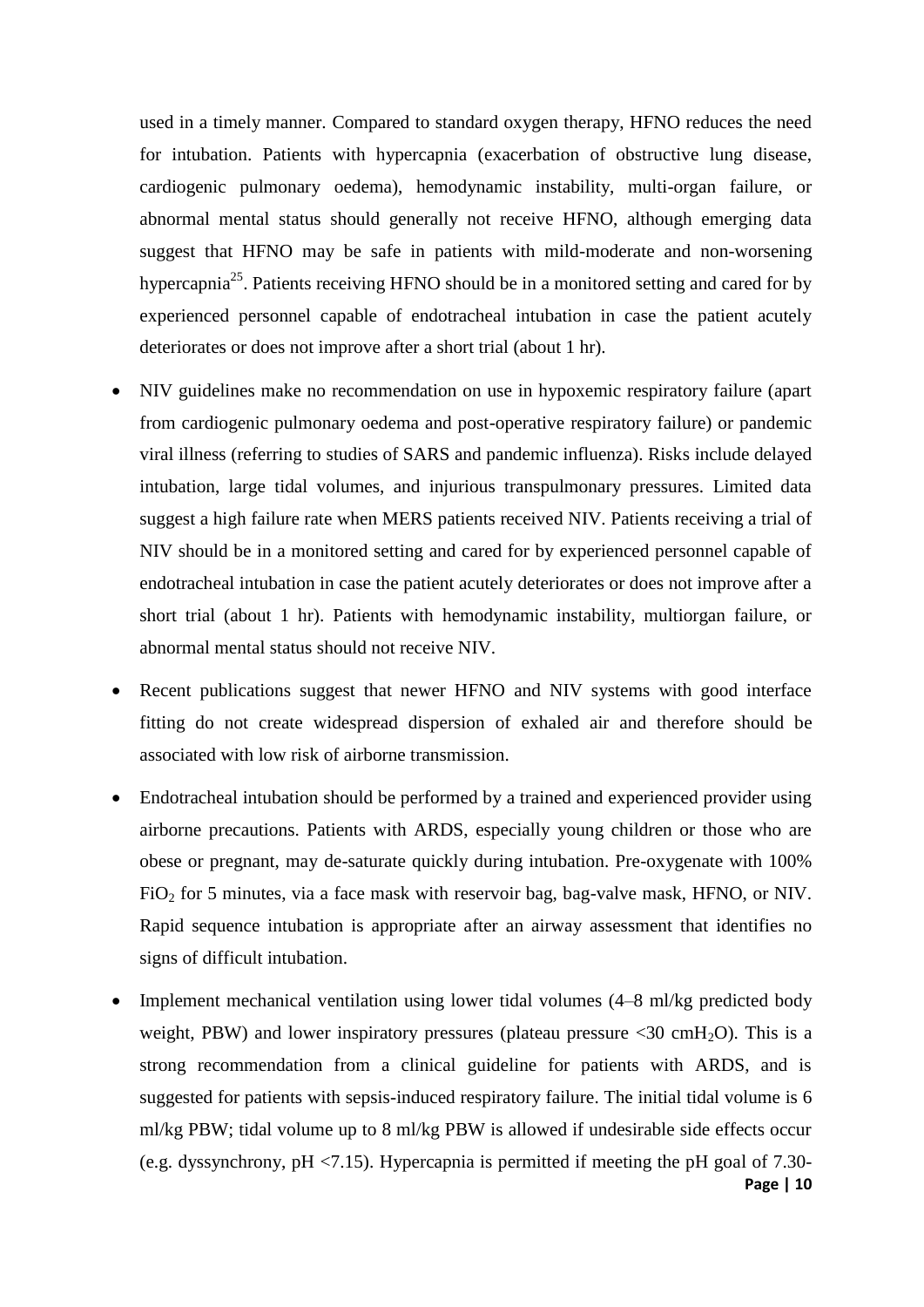7.45. Ventilator protocols are available. The use of deep sedation may be required to control respiratory drive and achieve tidal volume targets.

- In patients with severe ARDS, prone ventilation for >12 hours per day is recommended. Application of prone ventilation is strongly recommended for adult and paediatric patients with severe ARDS but requires sufficient human resources and expertise to be performed safely.
- Use a conservative fluid management strategy for ARDS patients without tissue hypoperfusion.
- In patients with moderate or severe ARDS, higher PEEP instead of lower PEEP is suggested. PEEP titration requires consideration of benefits (reducing atelectrauma and improving alveolar recruitment) vs. risks (end-inspiratory overdistension leading to lung injury and higher pulmonary vascular resistance). Tables are available to guide PEEP titration based on the FiO<sub>2</sub> required to maintain  $SpO<sub>2</sub>$ . A related intervention of recruitment manoeuvres (RMs) is delivered as episodic periods of high continuous positive airway pressure  $[30-40 \text{ cm } H_2O]$ , progressive incremental increases in PEEP with constant driving pressure, or high driving pressure; considerations of benefits vs. risks are similar. Higher PEEP and RMs were both conditionally recommended in a clinical practice guideline. In patients with moderate-severe ARDS (PaO<sub>2</sub>/FiO<sub>2</sub> <150), neuromuscular blockade by continuous infusion should not be routinely used.
- In settings with access to expertise in extracorporeal life support (ECLS), consider referral of patients with refractory hypoxemia despite lung protective ventilation. ECLS should only be offered in expert centres with a sufficient case volume to maintain expertise and that can apply the IPC measures required for COVID – 19 patients
- Avoid disconnecting the patient from the ventilator, which results in loss of PEEP and atelectasis. Use in-line catheters for airway suctioning and clamp endotracheal tube when disconnection is required (for example, transfer to a transport ventilator)

#### **E. Management of septic shock**

• Recognize septic shock in adults when infection is suspected or confirmed AND vasopressors are needed to maintain mean arterial pressure (MAP)  $\geq 65$  mmHg AND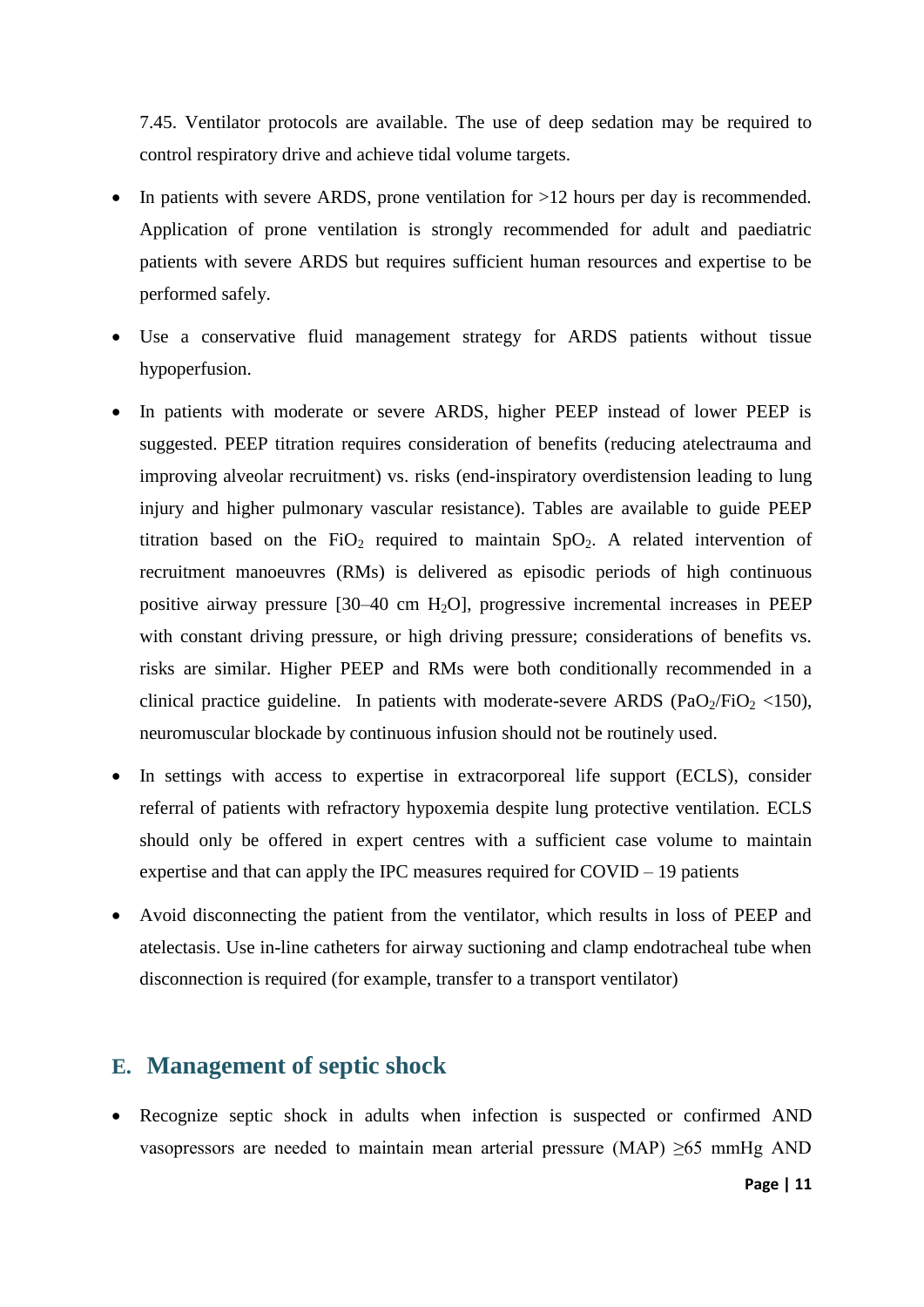lactate is  $\lt 2$  mmol/L, in absence of hypovolemia. Recognize septic shock in children with any hypotension (systolic blood pressure  $[SBP]$  <5th centile or >2 SD below normal for age) or 2-3 of the following: altered mental state; tachycardia or bradycardia (HR <90 bpm or  $>160$  bpm in infants and HR  $< 70$  bpm or  $>150$  bpm in children); prolonged capillary refill (>2 sec) or warm vasodilation with bounding pulses; tachypnea; mottled skin or petechial or purpuric rash; increased lactate; oliguria; hyperthermia or hypothermia.

- In the absence of a lactate measurement, use MAP and clinical signs of perfusion to define shock. Standard care includes early recognition and the following treatments within 1 hour of recognition: antimicrobial therapy and fluid loading and vasopressors for hypotension. The use of central venous and arterial catheters should be based on resource availability and individual patient needs. Detailed guidelines are available for the management of septic shock in adults and children.
- In resuscitation from septic shock in adults, give at least 30 ml/kg of isotonic crystalloid in adults in the first 3 hours. In resuscitation from septic shock in children in wellresourced settings, give 20 ml/kg as a rapid bolus and up to 40-60 ml/kg in the first 1 hr. Do not use hypotonic crystalloids, starches, or gelatins for resuscitation.
- Fluid resuscitation may lead to volume overload, including respiratory failure. If there is no response to fluid loading and signs of volume overload appear (for example, jugular venous distension, crackles on lung auscultation, pulmonary oedema on imaging, or hepatomegaly in children), then reduce or discontinue fluid administration. This step is particularly important where mechanical ventilation is not available. Alternate fluid regimens are suggested when caring for children in resource-limited settings.
- **Page | 12** Crystalloids include normal saline and Ringer's lactate. Determine need for additional fluid boluses (250-1000 ml in adults or 10-20 ml/kg in children) based on clinical response and improvement of perfusion targets. Perfusion targets include MAP (>65 mmHg or age-appropriate targets in children), urine output  $(0.5 \text{ ml/kg/hr}$  in adults, 1 ml/kg/hr in children), and improvement of skin mottling, capillary refill, level of consciousness, and lactate. Consider dynamic indices of volume responsiveness to guide volume administration beyond initial resuscitation based on local resources and experience. These indices include passive leg raises, fluid challenges with serial stroke volume measurements, or variations in systolic pressure, pulse pressure, inferior vena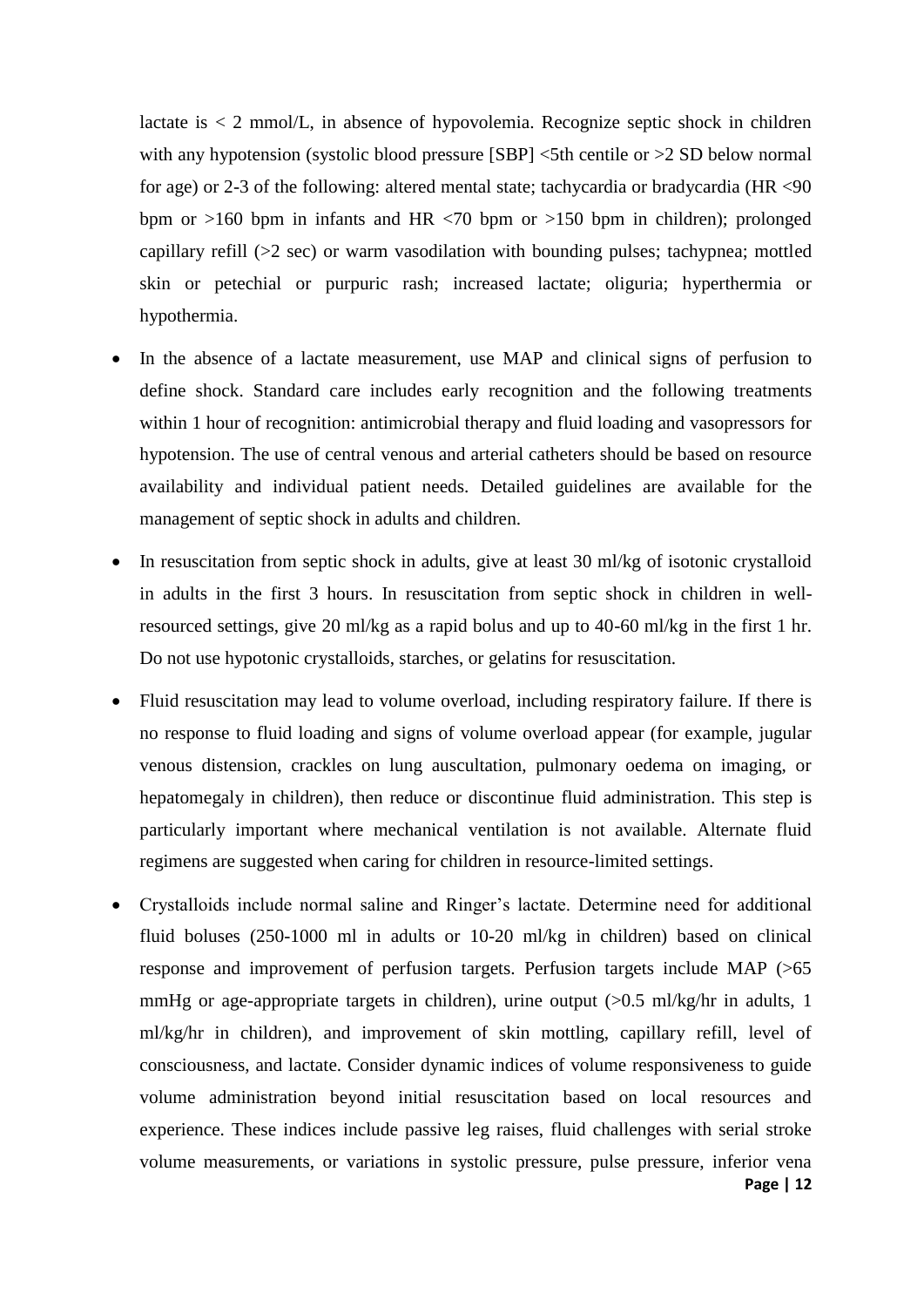cava size, or stroke volume in response to changes in intrathoracic pressure during mechanical ventilation.

- **Administer vasopressors when shock persists during or after fluid resuscitation. The initial blood pressure target is MAP ≥65 mmHg in adults and age-appropriate targets in children.**
- If central venous catheters are not available, vasopressors can be given through a peripheral IV, but use a large vein and closely monitor for signs of extravasation and local tissue necrosis. If extravasation occurs, stop infusion. Vasopressors can also be administered through intraosseous needles.
- If signs of poor perfusion and cardiac dysfunction persist despite achieving MAP target with fluids and vasopressors, consider an inotrope such as dobutamine

## **F. Other Therapeutic Measures:**

For patients with progressive deterioration of oxygenation indicators, rapid worsening on imaging and excessive activation of the body's inflammatory response, glucocorticoids can be used for a short period of time (3 to 5 days). It is recommended that dose should not exceed the equivalent of methylprednisolone  $1 - 2mg/kg/day$ . Note that a larger dose of glucocorticoid will delay the removal of coronavirus due to immunosuppressive effects. For pregnant severe and critical cases, pregnancy should be preferably terminated. Consultations with obstetric, neonatal, and intensive care specialists (depending on the condition of the mother) are essential. Patients often suffer from anxiety and fear and they should be supported by psychological counselling.

### **G. Prevention of complications**

Implement the following interventions (Table 4) to prevent complications associated with critical illness. These interventions are based on Surviving Sepsis or other guidelines, and are generally limited to feasible recommendations based on high quality evidence.

| Anticipated<br><b>Outcome</b>                                         | <b>Interventions</b>                                                                                                                                                                                                                                                                                                      |
|-----------------------------------------------------------------------|---------------------------------------------------------------------------------------------------------------------------------------------------------------------------------------------------------------------------------------------------------------------------------------------------------------------------|
| <b>Reduce days of</b><br>invasive<br>mechanical<br><b>ventilation</b> | Use weaning protocols that include daily assessment for readiness to<br>$\bullet$<br>breathe spontaneously<br>Minimize continuous or intermittent sedation, targeting specific titration<br>$\bullet$<br>endpoints (light sedation unless contraindicated) or with daily interruption<br>of continuous sedative infusions |

Table 4: Prevention of complications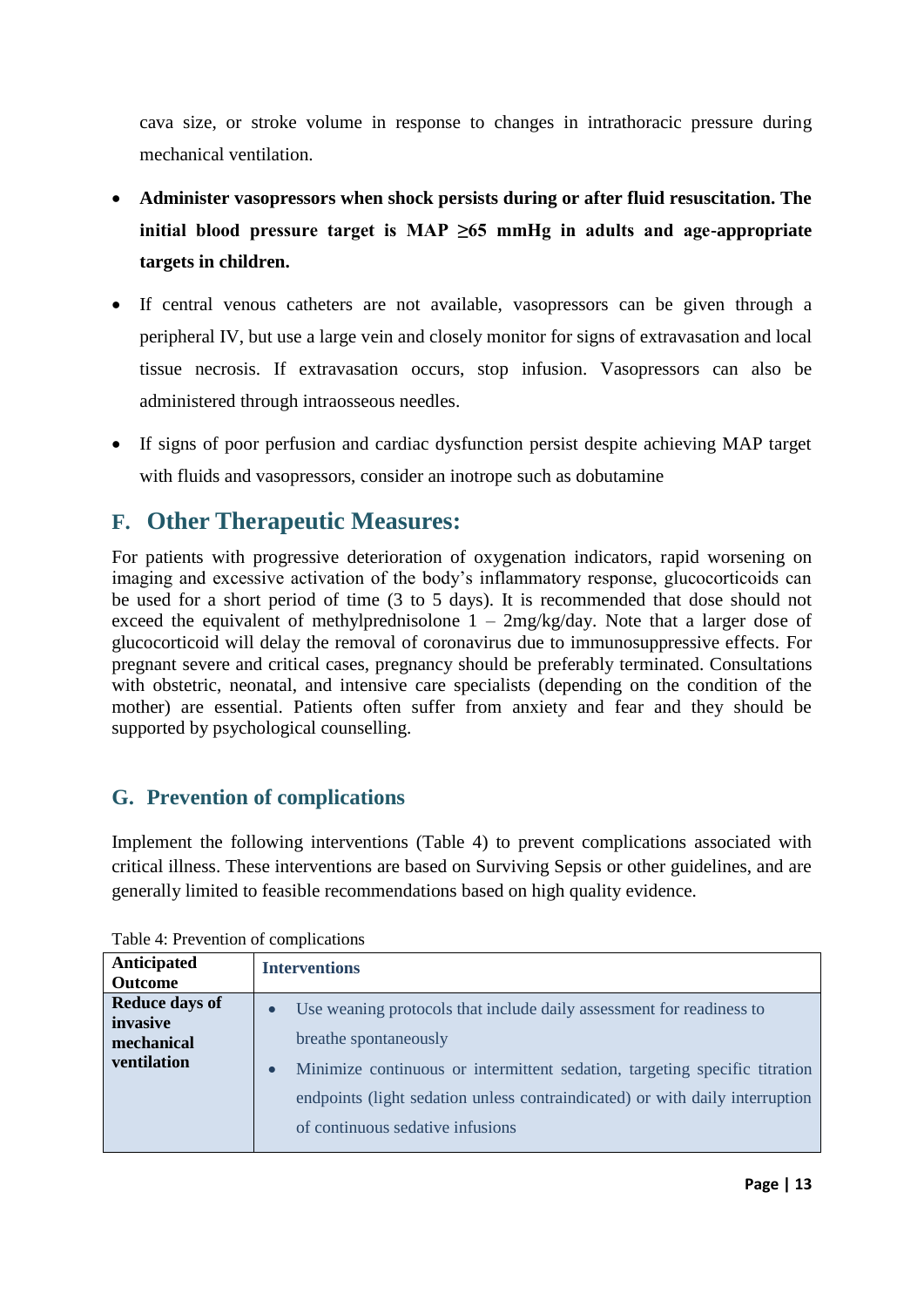| <b>Reduce incidence</b><br>of ventilator<br>associated<br>pneumonia                | Oral intubation is preferable to nasal intubation in adolescents and adults<br>$\bullet$<br>Keep patient in semi-recumbent position (head of bed elevation 30-45°)<br>$\bullet$<br>Use a closed suctioning system; periodically drain and discard condensate<br>$\bullet$<br>in tubing<br>Use a new ventilator circuit for each patient; once patient is ventilated,<br>change circuit if it is soiled or damaged but not routinely<br>Change heat moisture exchanger when it malfunctions, when soiled, or<br>every 5–7 days |
|------------------------------------------------------------------------------------|-------------------------------------------------------------------------------------------------------------------------------------------------------------------------------------------------------------------------------------------------------------------------------------------------------------------------------------------------------------------------------------------------------------------------------------------------------------------------------------------------------------------------------|
| <b>Reduce incidence</b><br>of venous<br>thromboembolism                            | prophylaxis (low molecular-weight heparin<br>pharmacological<br>Use<br>$\bullet$<br>[preferred if available] or heparin 5000 units subcutaneously twice daily)<br>in adolescents and adults without contraindications. For those with<br>contraindications, use mechanical prophylaxis (intermittent pneumatic<br>compression devices).                                                                                                                                                                                       |
| <b>Reduce incidence</b><br>of catheter related<br>bloodstream<br>infection         | Use a checklist with completion verified by a real-time observer as<br>$\bullet$<br>reminder of each step needed for sterile insertion and as a daily reminder to<br>remove catheter if no longer needed                                                                                                                                                                                                                                                                                                                      |
| <b>Reduce incidence</b><br>of pressure<br>ulcers                                   | Turn patient every two hours<br>$\bullet$                                                                                                                                                                                                                                                                                                                                                                                                                                                                                     |
| <b>Reduce incidence</b><br>of stress ulcers<br>and<br>gastrointestinal<br>bleeding | Give early enteral nutrition (within 24–48 hours of admission)<br>$\bullet$<br>Administer histamine-2 receptor blockers or proton-pump inhibitors in<br>$\bullet$<br>patients with risk factors for GI bleeding. Risk factors for gastrointestinal<br>bleeding include mechanical ventilation for $\geq$ 48 hours, coagulopathy, renal<br>replacement therapy, liver disease, multiple co-morbidities, and higher<br>organ failure score                                                                                      |
| <b>Reduce incidence</b><br>of ICU-related<br>weakness                              | Actively mobilize the patient early in the course of illness when safe to do<br>$\bullet$<br><b>SO</b>                                                                                                                                                                                                                                                                                                                                                                                                                        |

## **H. Specific COVID - 19 treatments and clinical research**

There is no current evidence from RCTs to recommend any specific treatment for suspected or confirmed patients with COVID - 19. No specific anti–virals are recommended for treatment of COVID – 19 due to lack of adequate evidence from literature. The use of Lopinavir/ Ritonavir in PEP regimens for HIV (4 weeks) is also associated with significant adverse events which many a times leads to discontinuation of therapy. In light of the above, Lopinavir/ Ritonavir should ONLY be used with proper informed expressed consent on a